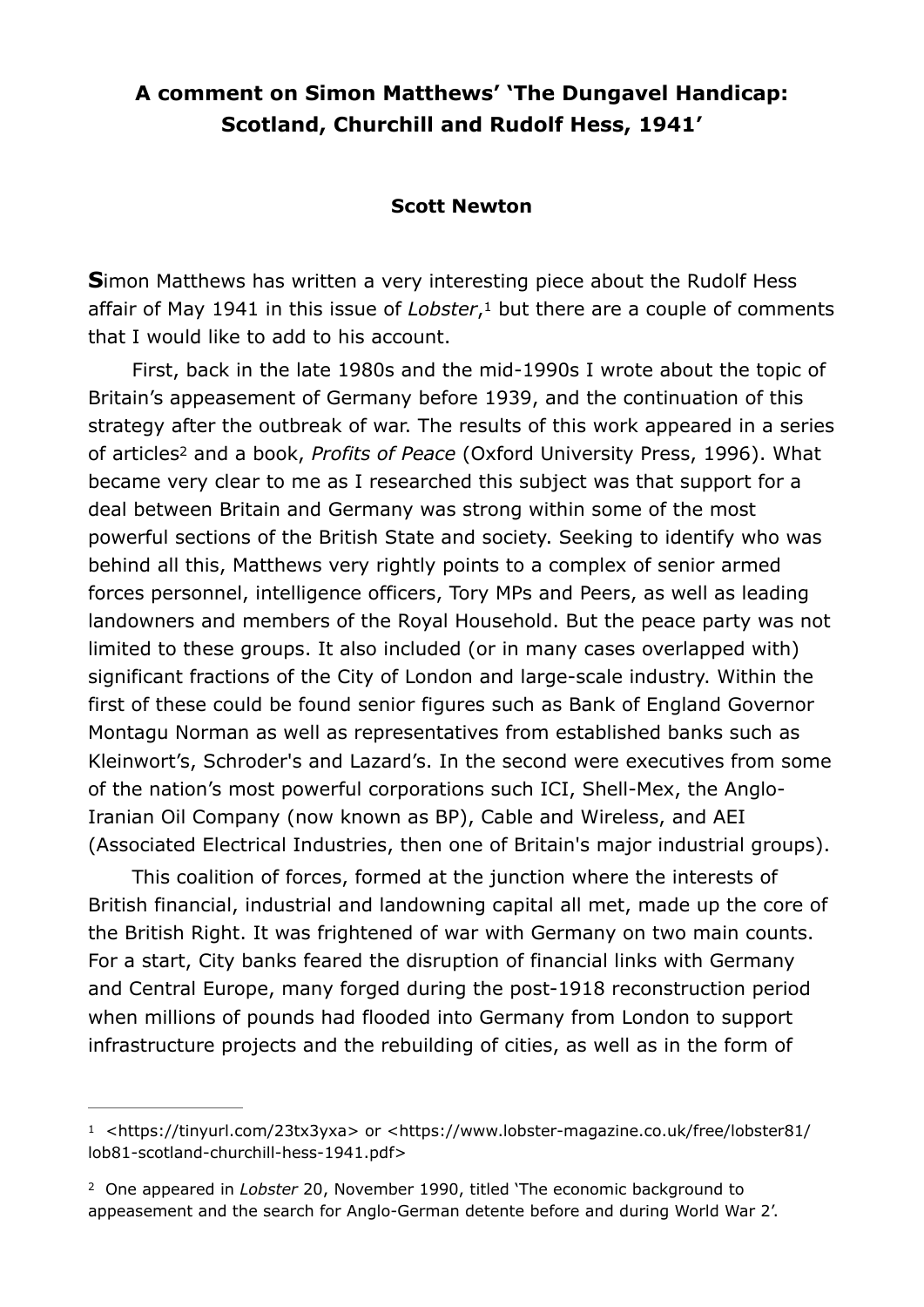<span id="page-1-2"></span>short-term credits for trade.<sup>[3](#page-1-0)</sup> At the same time, many large British firms had reached deals on market-sharing and cartels with their German counterparts, agreements seen as essential to corporate stability at a time when international trade was hedged about with tariffs and global demand for goods was low as a result of the Depression. These arrangements would clearly be jeopardised by renewed conflict. [4](#page-1-1)

<span id="page-1-3"></span>Beyond these very serious short-term concerns there was real, existential fear in the City, industry and among the landowning aristocracy, that conflict with Germany would quickly erupt into a re-run of the 1914-18 experience, when Britain experienced 'war socialism' or 'total war' for the first time. There had been an unprecedented level of State control over the economy, a dramatic escalation of public spending, and a dependence on overseas credit (mostly from the USA) which had proved fatal to the nation's ability to continue after the war as the world's leading creditor. In fact, the UK became a debtor of the USA, which replaced it as the world's number one financial power. There was every reason to suppose another war would complete the erosion of Britain's dominant position in the world which had started in 1914. Its capital would be bundled out of overseas markets by money from Wall Street; American corporations would encroach on territories, especially those in the Empire, hitherto largely monopolised by British producers; full mobilisation of all the nation's military and industrial resources for war would both necessitate economic planning and create a demand for labour which would swing the balance of power on the factory floor in favour of the trade unions. At home, Britain would be transformed into a semi-socialist State. In external affairs its influence would inevitably shrink dramatically. Britain would end another war financially dependent on the USA. It would no longer possess the means to retain its colonies: the need to guarantee public support for the war effort within its imperial territories would in all likelihood force London to make commitments to decolonisation after the end of hostilities. Retreat from Empire would therefore follow renewed conflict, a process in all likelihood to be accelerated by a shortage of funds.

This was the British Right's nightmare scenario. In combination with the more immediate worries about the economic consequences of war shared by the City and industry, it propelled efforts to reach a detente with Germany before and during the war. While Neville Chamberlain had been Prime Minister, there was good reason to hope that war would be averted; or, if it came, that it

<span id="page-1-0"></span><sup>&</sup>lt;sup>[3](#page-1-2)</sup> See Scott Newton, *Profits of Peace: the political economy of Anglo-German appeasement* (Oxford University Press, 1996), pp. 58-66.

<span id="page-1-1"></span>Scott Newton, 'Appeasement as an Industrial Strategy', *Contemporary Record: The Journal* [4](#page-1-3) *of Contemporary British History*, vol. 9, no. 3 (1995), pp. 485-507.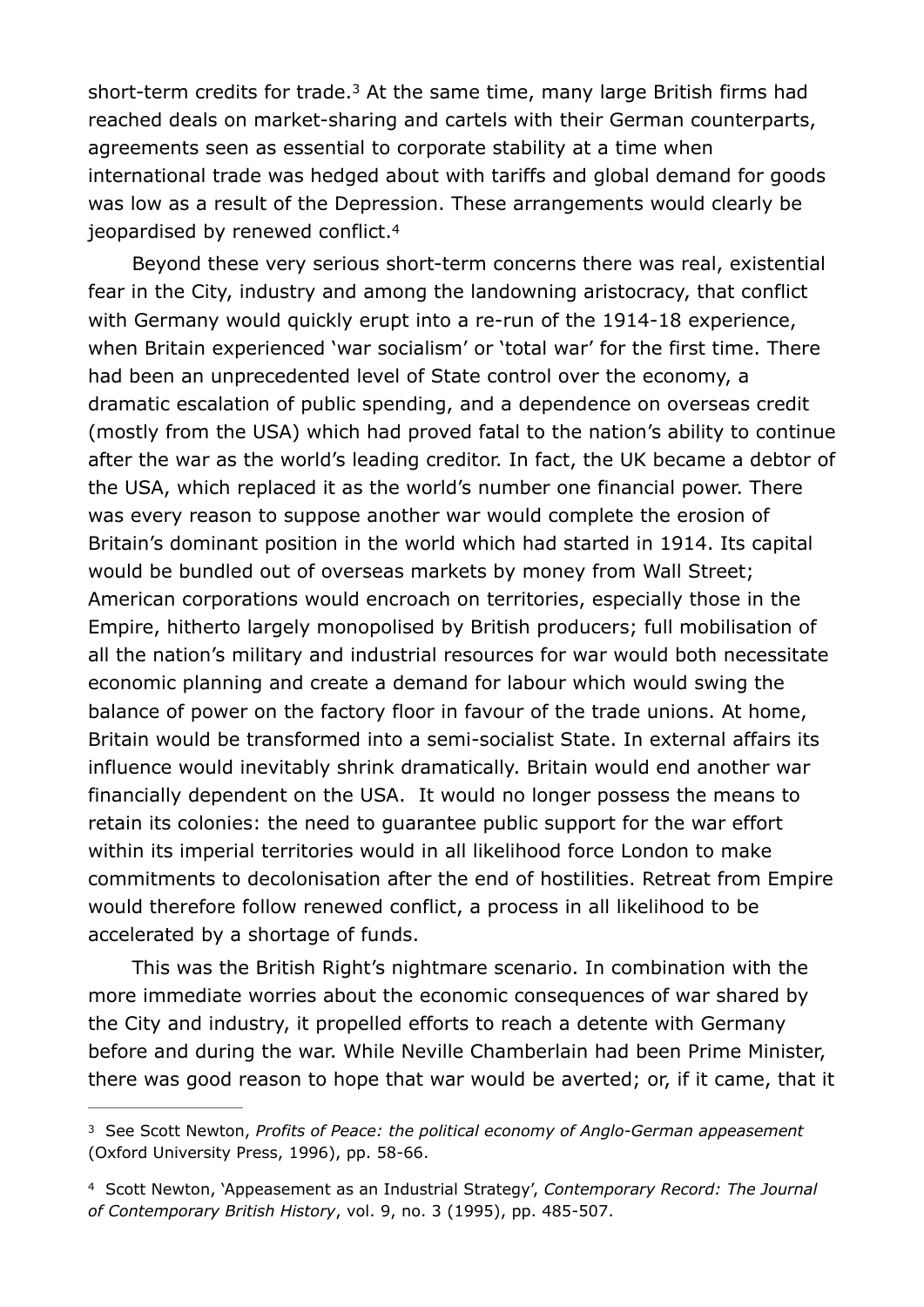would be quite quickly concluded with a negotiated settlement in which Germany was left the leading power on the European mainland while Britain remained a great maritime, imperial power with its global strategic and economic influence untouched. Once Chamberlain was replaced by Winston Churchill, known for his determined anti-Nazi views, his belief that no lasting agreement with Germany was feasible, and for his willingness to seek American support for a British armed struggle against Germany, total war – with all that followed from it - became inevitable. Given that no other major industrial state was fighting alongside Britain, and that by May 1941 Nazi Germany was now either dominating or in control of the European continent and all its resources outside the USSR, final victory over Hitler (as opposed to national survival and immunity against invasion) looked most unlikely. To the peace party, it therefore made sense to settle with Berlin sooner rather than later, before the irreversible leftward transformation of British society and the disintegration of the Empire. This was what drove the Right's attempts, well described by Matthews, to reach an agreement with the Nazi regime and oust Churchill: these were two sides of the same coin.

My second comment relates to Matthews's suggestion that it looks as if some good fortune enabled Churchill to survive the Hess affair in May 1941:

<span id="page-2-3"></span> ' . . . it appears that Churchill was a lucky man in May 1941 . . .The difference between his staying in office and a messy debate aimed at his removal, may have come down to Hess getting disorientated over Scotland, bailing out rather than meeting his accomplices, and falling into army custody.' [5](#page-2-0)

Well, maybe; but there is evidence which points to Churchill being prepared for the events of 10 May and therefore in a position to quash any attempted coup. He maintained an extensive surveillance of those suspected of harbouring pro-Nazi, or pro-peace views. The Duke of Buccleugh was closely watched and indeed complained about this in letters to R. A. Butler, while the Prime Minister kept a file on Samuel Hoare, receiving reports on his movements in Spain from anagent with the code-name of Harleguin.<sup>[6](#page-2-1)</sup> Both SIS and the Foreign Office were aware of Hoare's contacts with the well-connected Liechtensteinian and pro-German go-between Max von Hohenlohe (who was in fact an SS member).<sup>7</sup>They had even been tipped off by high-level informant General

<span id="page-2-5"></span><span id="page-2-4"></span><span id="page-2-0"></span><sup>5</sup>Simon Matthews, 'The Dungavel Handicap: Scotland, Churchill and Rudolf Hess, 1941', *Lobster* 81 (2021), p. 30.

<span id="page-2-1"></span><sup>&</sup>lt;sup>6</sup>For Buccleugh see TNA (The National Archives) FO 371/2[6](#page-2-4)542, C1954/324/18; for reference to the file on Hoare see PRO PREM 4/23/2368, 19 April 1943.

<span id="page-2-2"></span><sup>&</sup>lt;sup>[7](#page-2-5)</sup> See Newton, *Profits of Peace* (see note 3) pp. 187-88.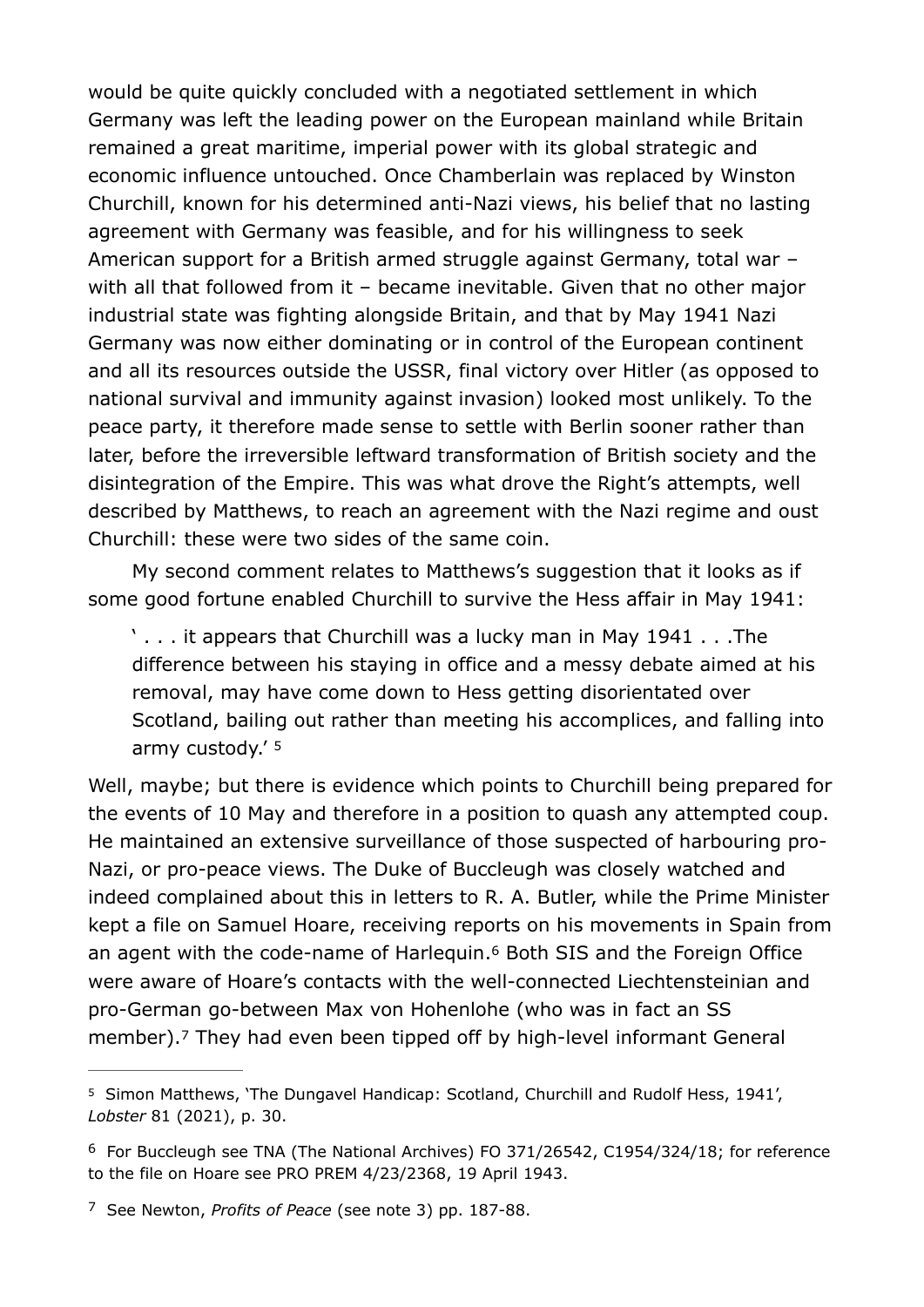<span id="page-3-2"></span>Aranda, Commandant of the Spanish War College, that, at the request of Reichsmarshall Goering, Hohenlohe was flying to London to discuss peace possibilities on 19 April 1941<sup>[8](#page-3-0)</sup>. Finally, Churchill was not only receiving information from SIS and the Foreign Office. He was tipped off about the Hess flight by Minister of Labour Ernest Bevin, who was plugged into a Europeanwide trade union intelligence network, run by the International Transport Federation (ITF). The ITF had agents in Germany sending vital information back to contacts in London, and it seems that on the evening of 10 May one of these passed him the information that the German Deputy Fuhrer was on his way.<sup>9</sup>It is, then, all things considered, plausible to suggest that Churchill knew about the Hess mission in advance and was therefore able to scupper the peace party's efforts. He took over management of the 'peace talks' which followed the flight and suppressed all the important information that otherwise might have been put into circulation amongst the plotters. These were left in the dark as the Prime Minister, along with a very small circle of advisers and Cabinet Ministers, considered and rejected the German terms.

<span id="page-3-3"></span>The Hess affair marked last serious effort to reach an Anglo-German detente. Six weeks later, the war was dramatically widened by the German invasion of the USSR. Britain was no longer the only major industrial state at war with Germany. Soviet entry into the conflict considerably improved the odds of final victory over Nazism, even if this was a still long-term prospect. The struggle was to continue.

## **Simon Matthews responds:**

**M**y piece, *The Dungavel Handicap: Scotland, Churchill and Rudolf Hess, 1941*, has resulted in correspondence on a number of issues.

One is the possibility that Churchill (or Ernest Bevin) may have known that Hess would arrive prior to 10 May. I would argue that at present we have no evidence to substantiate this. I have seen a letter, dated 16 May (after Hess arrived) said to come from an official in the International Transport Federation (ITF). It is written in German. Translated it reads:

## *16th May 1941*

<span id="page-3-0"></span>TNA FO371/26945, C4235/306/41, report of a conversation with Aranda by Torr (Military [8](#page-3-2) Attache), 18 April 1941. Given Hohenlohe's neutral status as a citizen of Liechtenstein, a flight to London was certainly feasible.

<span id="page-3-1"></span><sup>&</sup>lt;sup>[9](#page-3-3)</sup> See Andrew Rosthorn, 'What Did They Know And When?', *Tribune*, 27 July 2012; and 'Top Secret at Queens', *Yorkshire Ridings Magazine*, summer 2013, pp. 122-125. Rosthorn's story has also been published as an epilogue on pp. 448-58 of Jan Needle's novel *Death Order* (2015).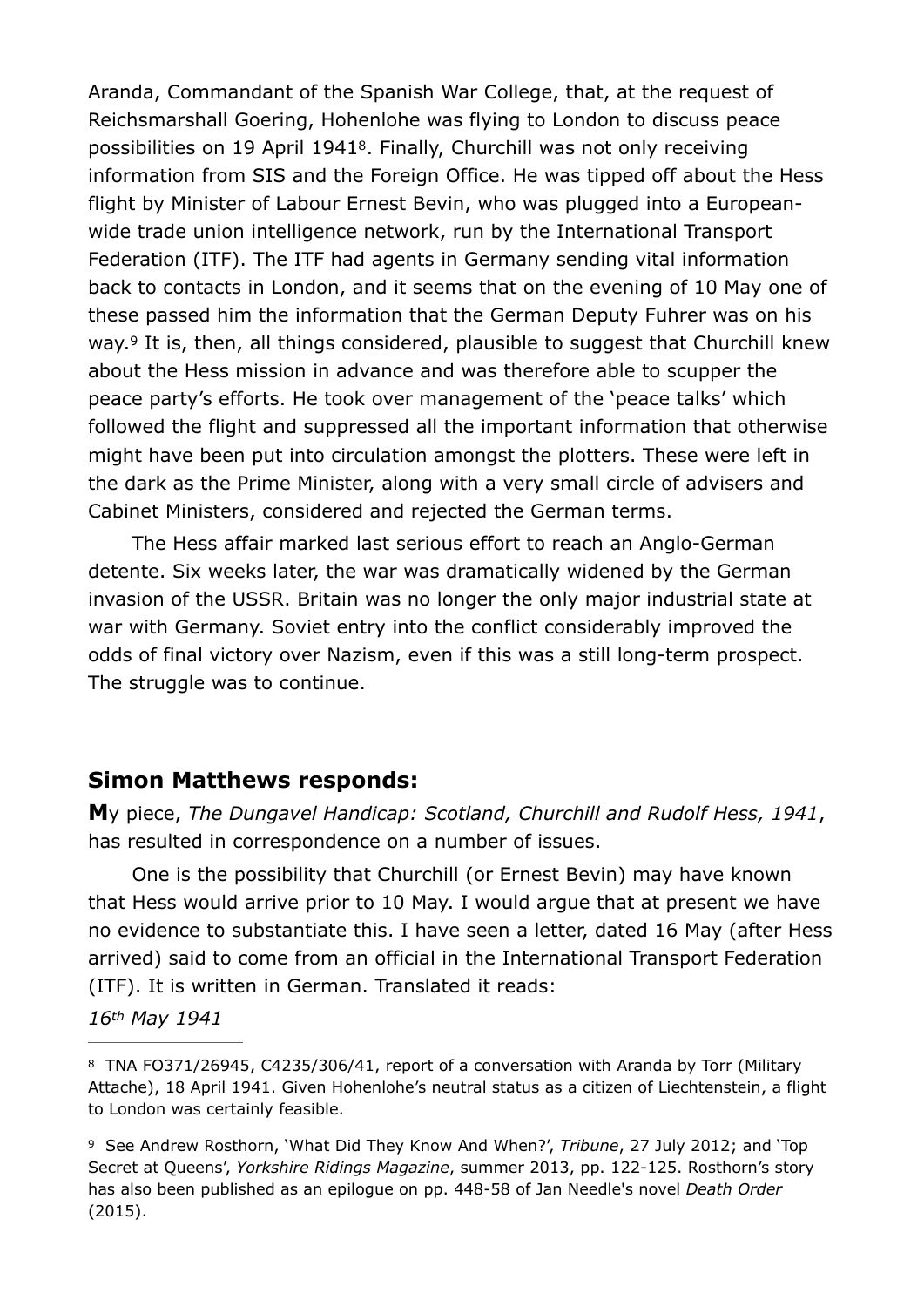Dear friend Ernest Bevin

 I would like to give you my opinion on the Hess case. As a convinced Nazi, Hess is the co-author of the book Mein Kampf. He supports today the principles laid down in it, and would act on them: lying - defamation - breach of word and contract – the claim to rule over people and peoples - suppression of every kind of freedom.

Along with Ley and Himmler, he is responsible for the smashing of the German labour movement in general and the unions in particular; for the robbery of their property in the amount of 2,134 million marks; for the torture of hundreds of thousands of trade unionists in the SA and Gestapo cellars and in the concentration camps; for the murder of numerous leaders and officials of the labour movement.

He is a fanatical proponent of racial theory and partly responsible for the pogrom against the Jews.

As the main instigator of the war instigator, he invented the phrase "guns before butter".

He was aware of the decisions of the war cabinet and is therefore jointly responsible for the bombing of undefended cities and the deaths of countless people, women and children.

He knows about the invention of secret gasses, the terrible effect of which was seen in Mussolini's war in Abyssinia. The friendship between Hitler and Mussolini, based on mass murder, crime, blood and tears, dates from this time.

As the Deputy Fuhrer, Hess has equal liability as a key partner in the regime built on blood and tears, word and breach of contract.

No power in the world can release him from this liability. In the eyes of mankind, which longs for peace and freedom, Hess remains a Nazi and thus a criminal. He should be assessed and treated as such

With a friendly greeting

Kramer

It's hard to tell what to make of this. We do not know the date the enquiry to 'Kramer' was made. It seems possible that Bevin, or people acting for him, made contact around 12-13 May (just after the arrival of Hess) asking what kind of person Hess was. If so, whatever could be gleaned about Hess from this contact could be used against anyone trying to negotiate with him: i.e. Bevin thought elements in the Conservative party were trying to reach a deal with the Nazi regime, and wanted material that would discredit them. Another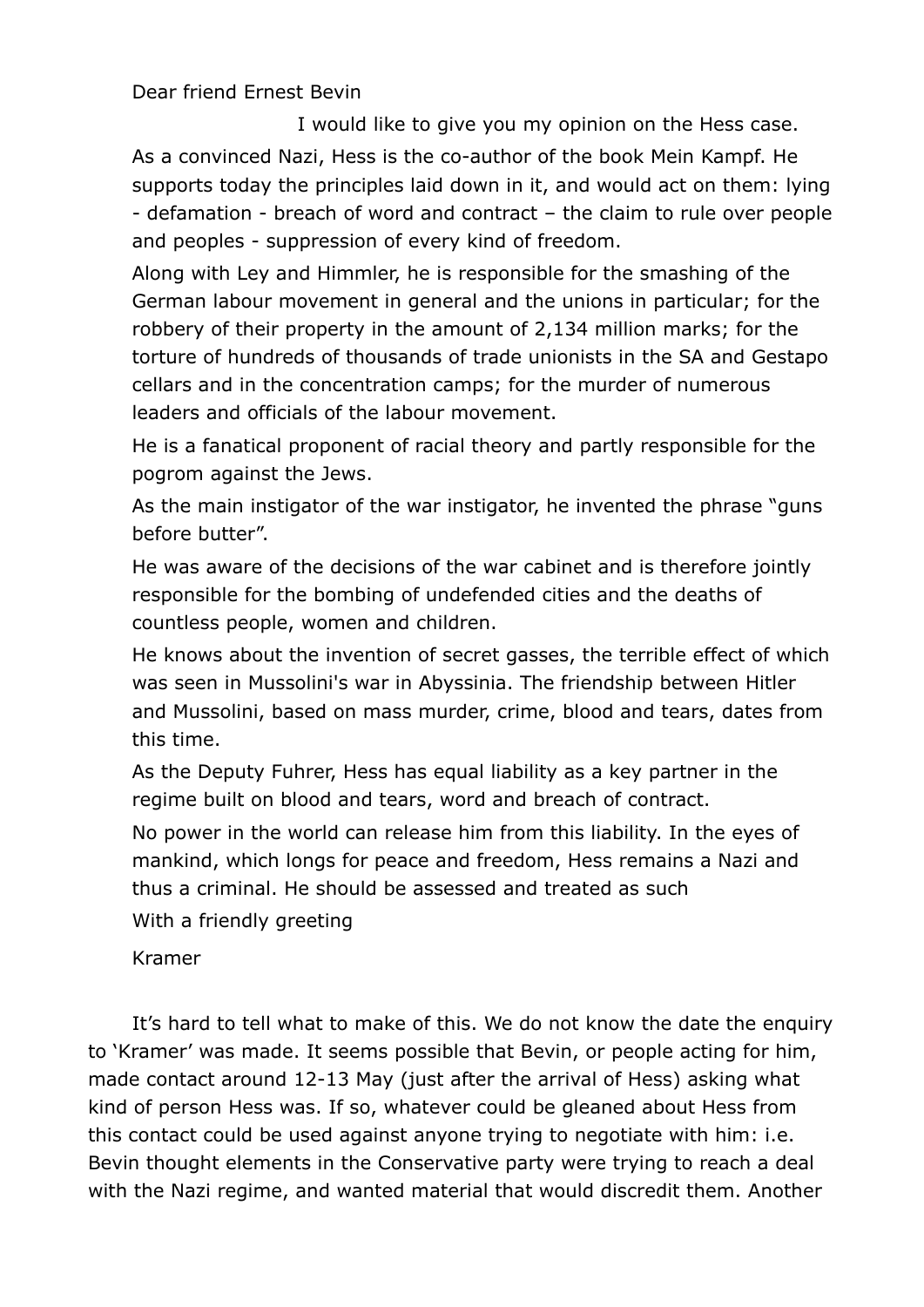explanation might be that the enquiry to Kramer reflected a debate about whether to put Hess on trial, once he was captured. We don't know. There is also no address on the letter – we don't know where it was sent from, or where it was sent to. This correspondence does not prove that Bevin had prior knowledge of Hess's arrival.

 I have also seen a newspaper cutting (from 1969) concerning Albert Heal, Yorkshire organizer of the TGWU, and referencing a coded message he says he had sight of in Leeds on 9 May 1941. The coded message itself is not reproduced by Heal. Heal says he was also present during a telephone call between Bevin and Churchill with Bevin stating (the day before Hess arrived) that Hess would arrive and try to contact the Duke of Hamilton. According to Heal, Churchill thought this was a joke.

Heal had formerly been involved with the No More War Movement, which attracted a mixture of pacifists, anti-capitalist leftists and German sympathizers. He might, then, have been in favour of a negotiated peace for all we know. He states in the 1969 newspaper piece that the code used in the message he saw was the same code he had devised to communicate with people he had 'helped get out of the country (18 to Ireland, 17 to the US)'. Which people? Anti-Nazi's? Anti-Churchill types? It isn't clear. Nor is it clear why you'd need a code to speak with them in Ireland or the US . . . unless they were people the authorities regarded as highly suspect. As with the Kramer letter of 16 May, it's hard to know what to make of this. We need to see more of the material Heal says he saw before reaching a conclusion.

We need to remember that wartime, with censorship in operation, and people being aware that life and death situations involving themselves and their family are possible at any time, is a fruitful breeding ground for both disinformation and fantastic rumours. There was a considerable amount of talk about UK-German contacts in Portugal (and Spain) in 1940-1941, including meetings with, among others, the Duke of Hamilton, Albrecht Haushofer, Prince Hohenlove and even Rudolf Hess. None of these happened as far as we can tell. Which is why I leave them out of my narrative. I do wonder if some of the gossip about these – and some of it may have been deliberate attempts at setting hares running, as would always be the case in espionage – wasn't conflated later with a supposed detailed foreknowledge of Hess's flight. It could, for instance, have been the case that the message about Hess trying to meet Hamilton supposedly seen by Heal on 9 May was linked to this, rather than fresh information about what Hess was actually about to do. It isn't clear, and I suspect it never will be.

Finally, it has been commented that there is no evidence that the Hess aircraft was specially modified with fuel tanks or was equipped with radar.